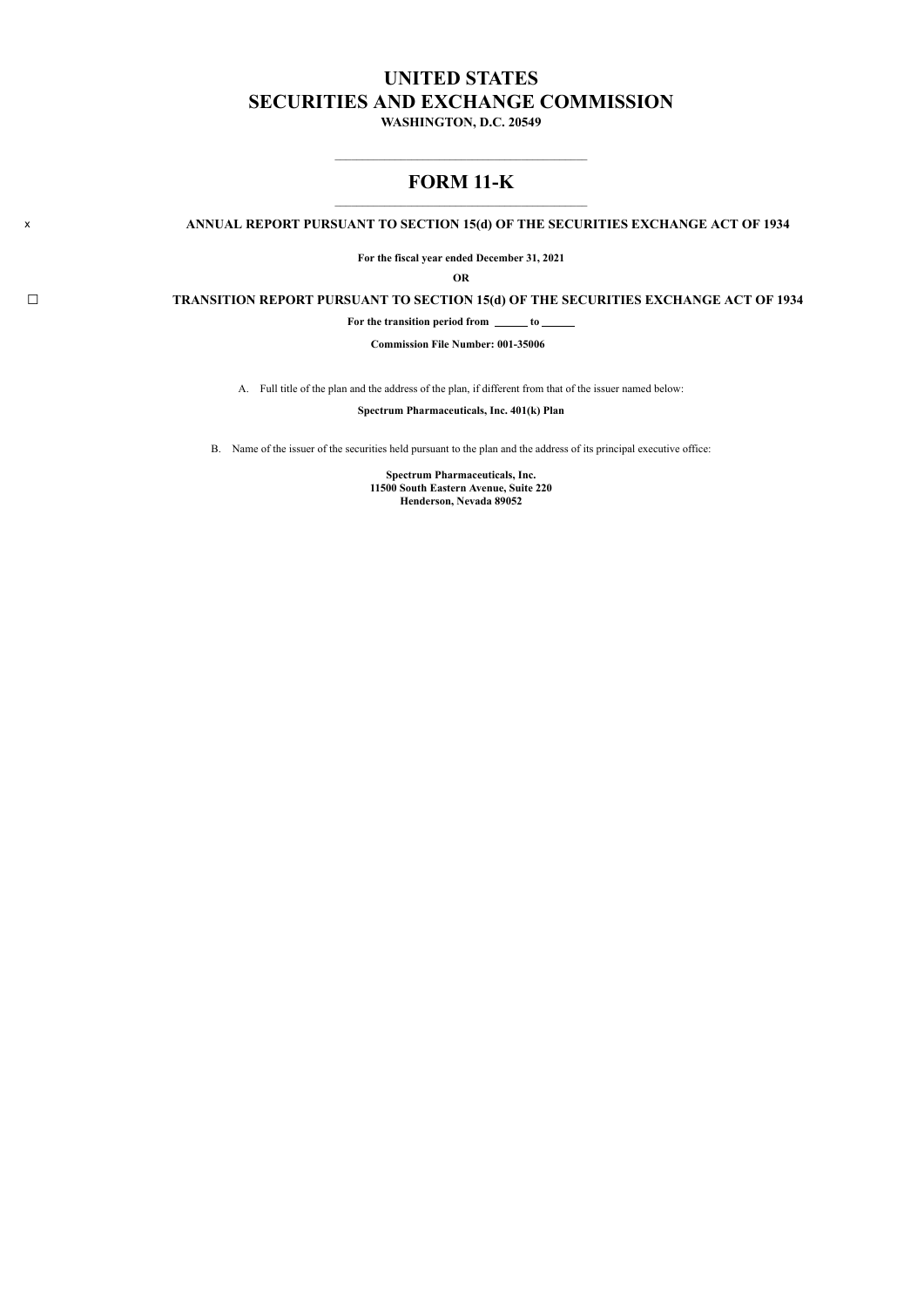## **Spectrum Pharmaceuticals, Inc. 401(k) Plan Table of Contents**

<span id="page-1-0"></span>

| <b>Report of Independent Registered Public Accounting Firm</b>                                                                                                                                                                                             |    |
|------------------------------------------------------------------------------------------------------------------------------------------------------------------------------------------------------------------------------------------------------------|----|
| <b>Financial Statements:</b><br>Statements of Net Assets Available for Benefits as of December 31, 2021 and 2020<br>Statement of Changes in Net Assets Available for Benefits for the Year Ended December 31, 2021<br><b>Notes to Financial Statements</b> |    |
| Supplemental Information:<br>Schedule H, Part IV, Line 4i - Schedule of Assets (Held at End of Year)                                                                                                                                                       |    |
| <b>Signatures</b><br><b>Exhibit Index</b>                                                                                                                                                                                                                  | 13 |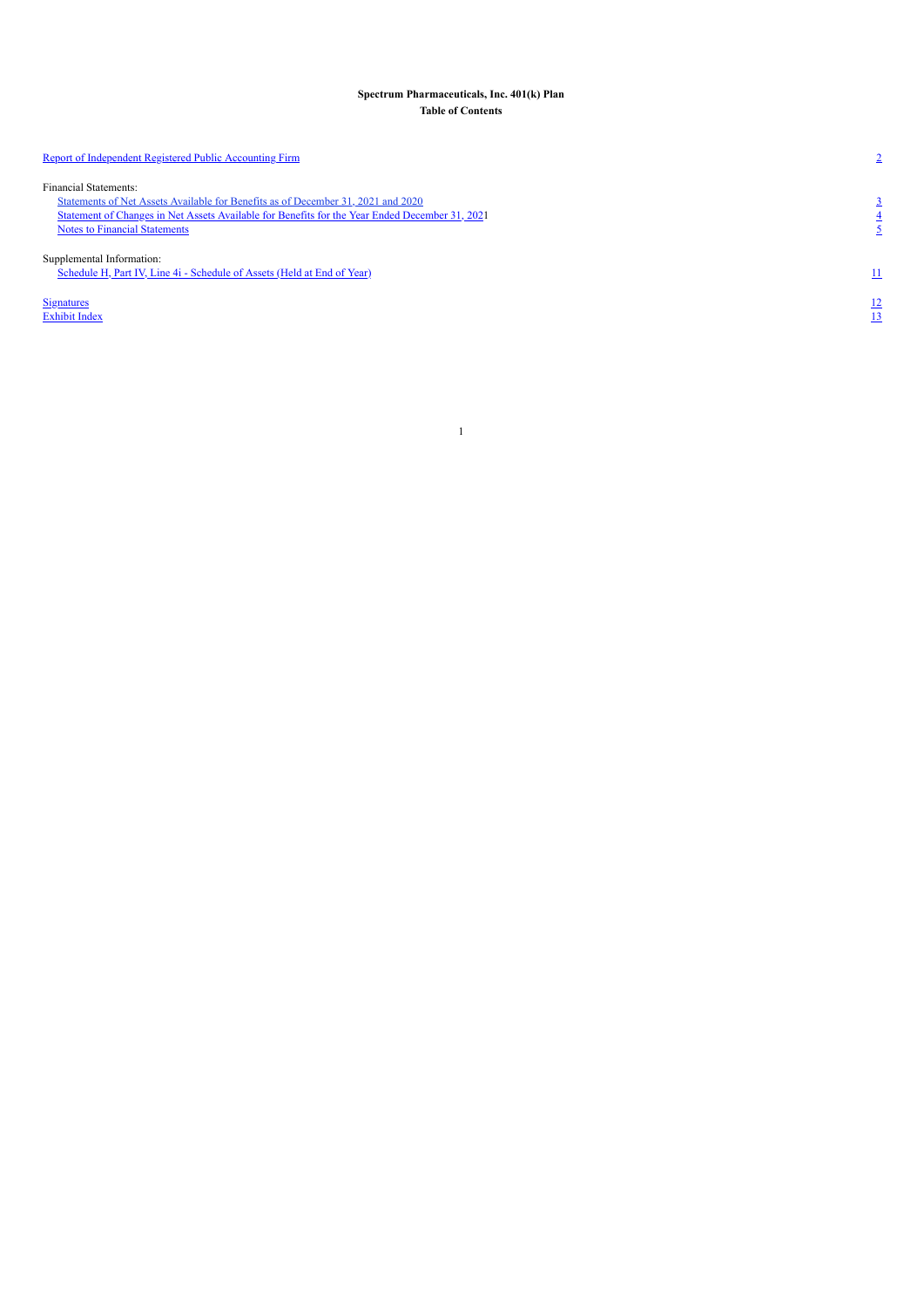#### **Report of Independent Registered Public Accounting Firm**

Fiduciary Retirement Committee and Plan Participants Spectrum Pharmaceuticals, Inc. 401(k) Plan

#### **Opinion on the Financial Statements**

We have audited the accompanying statement of net assets available for benefits of the Spectrum Pharmaceuticals, Inc. 401(k) Plan (the Plan) as of December 31, 2021 and 2020, and the related statement of changes in net assets available for benefits for the year ended December 31, 2021, and the related notes (collectively referred to as the financial statements). In our opinion, the financial statements present fairly, in all material respects, the net assets available for benefits of the Plan as of December 31, 2021 and 2020, and the changes in net assets available for benefits for the year ended December 31, 2021, in conformity with accounting principles generally accepted in the United States of America.

#### **Basis For Opinion**

These financial statements are the responsibility of the Plan's management. Our responsibility is to express an opinion on the Plan's financial statements based on our audits. We are a public accounting firm registered with the Public Company Accounting Oversight Board (United States) (PCAOB) and are required to be independent with respect to the Plan in accordance with the U.S. federal securities laws and the applicable rules and regulations of the Securities and Exchange Commission and the PCAOB.

We conducted our audits in accordance with the standards of the PCAOB. Those standards require that we plan and perform the audit to obtain reasonable assurance about whether the financial statements are free of material misstatement, whether due to error or fraud.

Our audits included performing procedures to assess the risks of material misstatement of the financial statements, whether due to error or fraud, and performing procedures that respond to those risks. Such procedures included examining, on a test basis, evidence regarding the amounts and disclosures in the financial statements. Our audits also included evaluating the accounting principles used and significant estimates made by management, as well as evaluating the overall presentation of the financial statements. We believe that our audits provide a reasonable basis for our opinion.

#### **Supplemental Information**

The supplemental information in the accompanying schedule of assets (held at end of year) as of December 31, 2021 has been subjected to audit procedures performed in conjunction with the audit of the Plan's financial statements. The supplemental information is the responsibility of the Plan's management. Our audit procedures included determining whether the supplemental information reconciles to the financial statements or the underlying accounting and other records, as applicable, and performing procedures to test the completeness and accuracy of the information presented in the supplemental information. In forming our opinion on the supplemental information, we evaluated whether the supplemental information, including its form and content, is presented in conformity with the Department of Labor's Rules and Regulations for Reporting and Disclosure under the Employee Retirement Income Security Act of 1974. In our opinion, the supplemental information is fairly stated, in all material re

We have served as the Plan's auditor since 2021.

/s/ RubinBrown LLP

Las Vegas, Nevada June 23, 2022

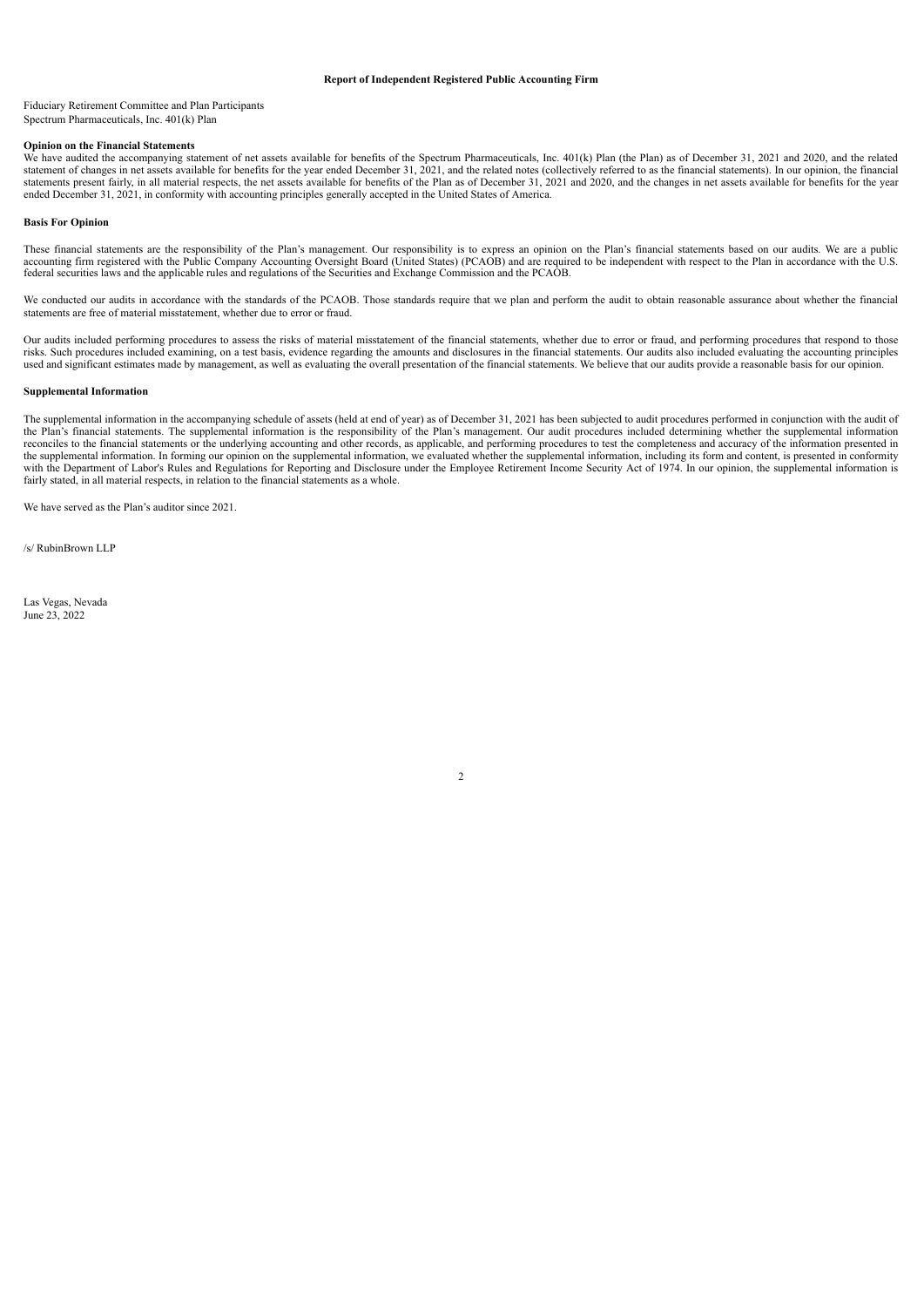## **Spectrum Pharmaceuticals, Inc. 401(k) Plan**

## **Statements of Net Assets Available for Benefits**

<span id="page-3-1"></span><span id="page-3-0"></span>

|                                              | December 31,  |      |            |  |
|----------------------------------------------|---------------|------|------------|--|
|                                              | 2021          | 2020 |            |  |
| <b>ASSETS</b>                                |               |      |            |  |
| Investments, at fair value                   |               |      |            |  |
| Registered investment companies              | 21,289,799 \$ |      | 16,815,141 |  |
| Spectrum Pharmaceuticals Unitized Stock Fund | 648,902       |      | 1,785,665  |  |
| Common/collective trust                      | 1,514,636     |      | 1,350,867  |  |
| Total investments at fair value              | 23,453,337    |      | 19,951,673 |  |
|                                              |               |      |            |  |
| Receivables:                                 |               |      |            |  |
| <b>Employer contributions</b>                | 581,194       |      | 536,209    |  |
| Notes receivable from participants           | 162,465       |      | 136,615    |  |
| Total receivables                            | 743,659       |      | 672,824    |  |
| <b>NET ASSETS AVAILABLE FOR BENEFITS</b>     | 24,196,996    |      | 20,624,497 |  |
|                                              |               |      |            |  |

The accompanying notes are an integral part of these financial statements.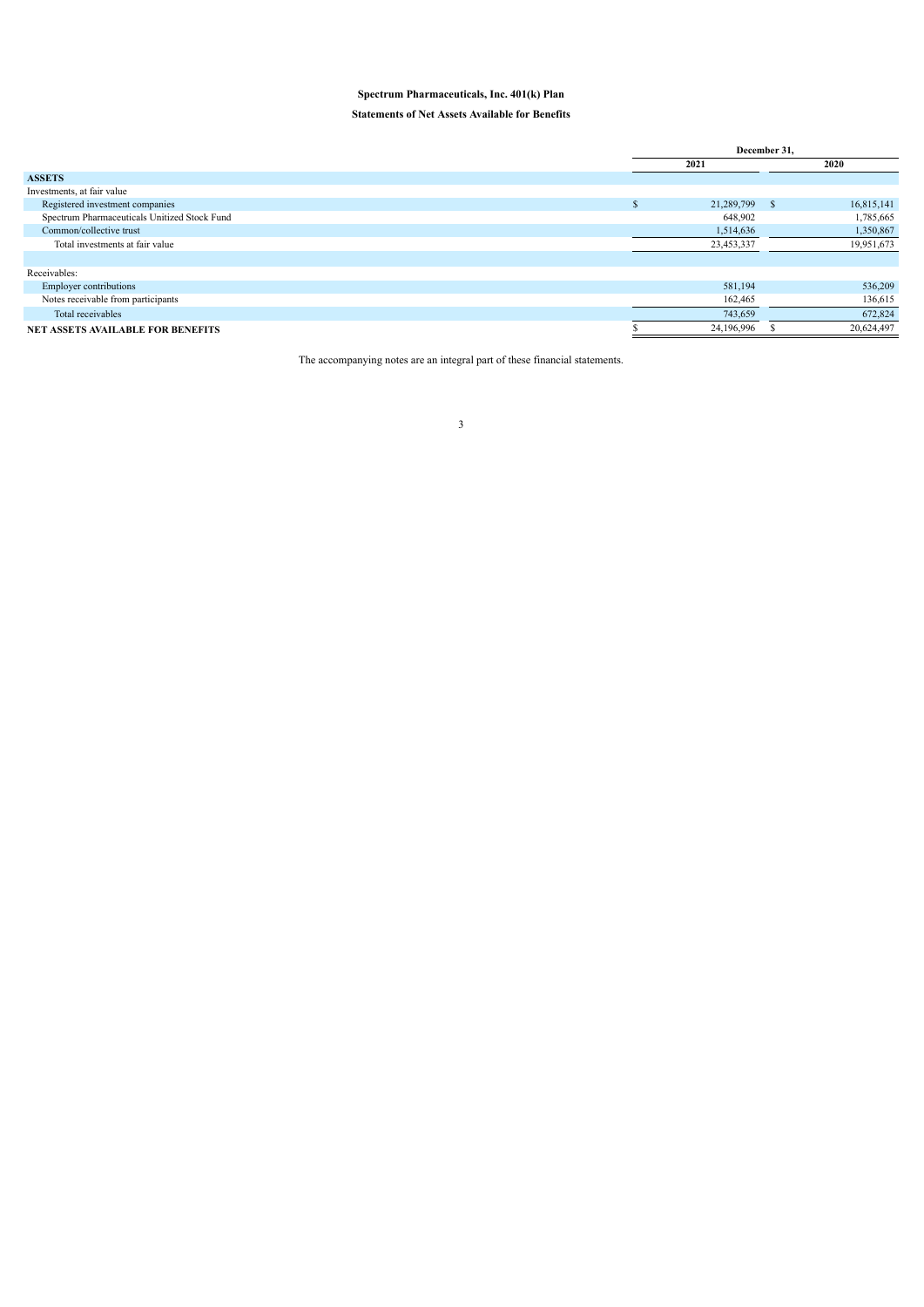## **Spectrum Pharmaceuticals, Inc. 401(k) Plan**

## **Statement of Changes in Net Assets Available for Benefits**

| <b>ADDITIONS TO NET ASSETS ATTRIBUTED TO:</b><br>Contributions:<br>Participant deferrals<br>S<br>Participant rollovers<br>Employer matching contributions<br>Employer profit sharing contributions<br>Investment income:<br>Interest and dividends<br>Net appreciation in fair value of investments | Year ended, December 31, 2021 |
|-----------------------------------------------------------------------------------------------------------------------------------------------------------------------------------------------------------------------------------------------------------------------------------------------------|-------------------------------|
|                                                                                                                                                                                                                                                                                                     |                               |
|                                                                                                                                                                                                                                                                                                     |                               |
|                                                                                                                                                                                                                                                                                                     | 2,242,059                     |
|                                                                                                                                                                                                                                                                                                     | 58,849                        |
|                                                                                                                                                                                                                                                                                                     | 1,109,257                     |
|                                                                                                                                                                                                                                                                                                     | 531,303                       |
|                                                                                                                                                                                                                                                                                                     | 3,941,468                     |
|                                                                                                                                                                                                                                                                                                     |                               |
|                                                                                                                                                                                                                                                                                                     | 1,638,786                     |
|                                                                                                                                                                                                                                                                                                     | 335,869                       |
|                                                                                                                                                                                                                                                                                                     | 1,974,655                     |
| Interest income from notes receivable from participants                                                                                                                                                                                                                                             | 8,575                         |
| Total additions                                                                                                                                                                                                                                                                                     | 5,924,698                     |
|                                                                                                                                                                                                                                                                                                     |                               |
| <b>DEDUCTIONS TO NET ASSETS ATTRIBUTED TO:</b>                                                                                                                                                                                                                                                      |                               |
| Distributions to participants                                                                                                                                                                                                                                                                       | 2,293,429                     |
| Administrative expenses                                                                                                                                                                                                                                                                             | 58,770                        |
| Total deductions from net assets                                                                                                                                                                                                                                                                    | 2,352,199                     |
|                                                                                                                                                                                                                                                                                                     |                               |
| <b>NET INCREASE IN NET ASSETS</b>                                                                                                                                                                                                                                                                   | 3,572,499                     |
| NET ASSETS AVAILABLE FOR BENEFITS, AT BEGINNING OF YEAR                                                                                                                                                                                                                                             | 20,624,497                    |
| NET ASSETS AVAILABLE FOR BENEFITS, AT END OF YEAR                                                                                                                                                                                                                                                   | 24,196,996                    |

<span id="page-4-0"></span>The accompanying notes are an integral part of these financial statements.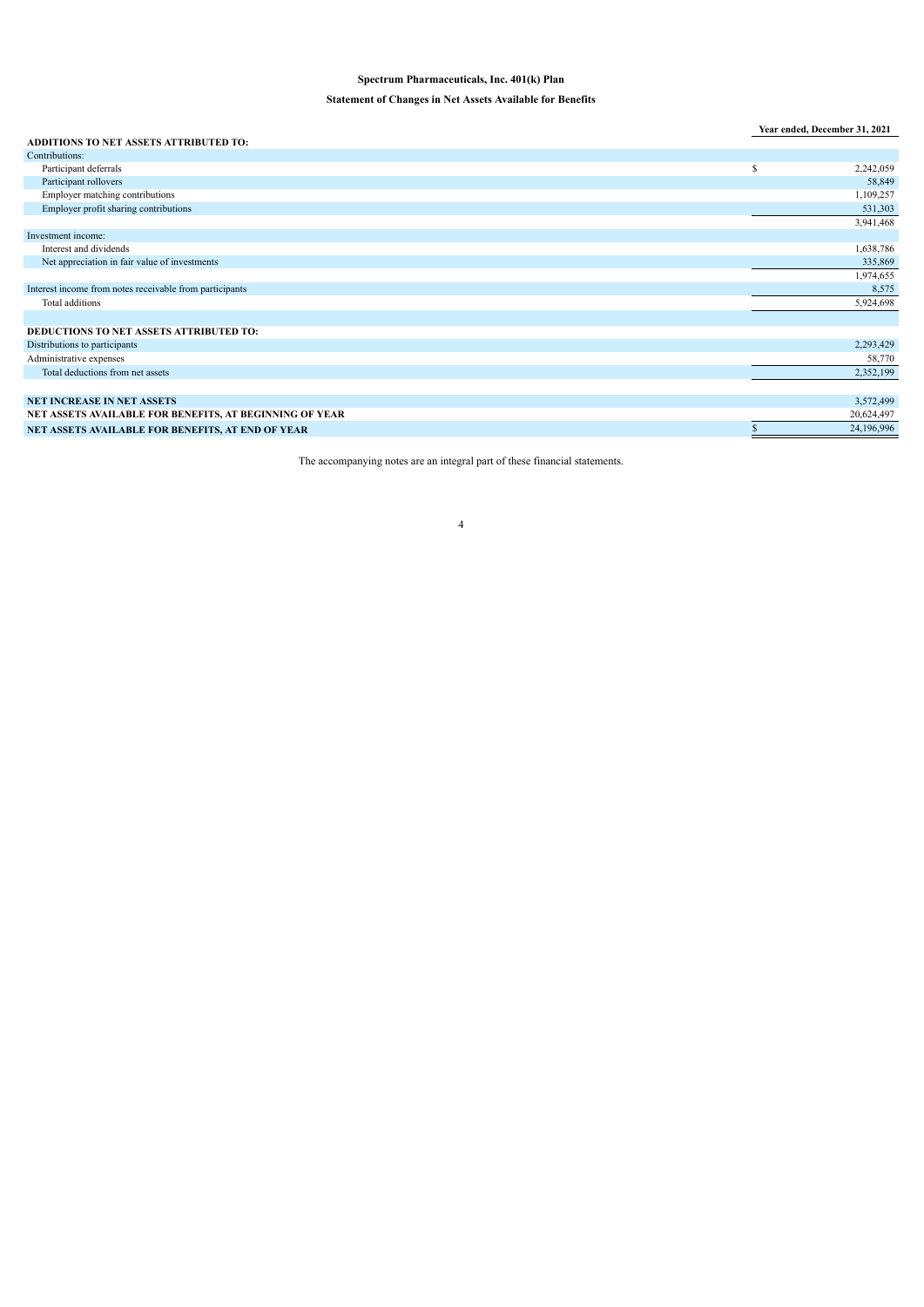#### **Spectrum Pharmaceuticals, Inc. 401(k) Plan Notes to Financial Statements December 31, 2021**

#### **1. Description of the Plan**

The following description of the Spectrum Pharmaceuticals, Inc. 401(k) Plan (the "Plan") is only provided for general information purposes. Participants should refer to the Plan Document for a more complete description of the Plan's provisions.

#### *General*

The Plan is a defined contribution pension plan covering eligible employees of Spectrum Pharmaceuticals, Inc. (the "Company" or "Spectrum") as defined in the Plan Document. The Plan was adopted January 1, 1990, and established for the purpose of providing retirement benefits for eligible employees of the Company. The Plan is subject to regulation under the Employee Retirement Income Security Act of 1974 ("ERISA"),as amended and the qualification provisions of the Internal Revenue Code (the "Code").

#### *Administration*

Joseph W. Turgeon ("Mr. Turgeon"), Chief Executive Officer and Keith McGahan, Executive Vice President and Chief Legal Officer are the trustees of the Plan. In June 2019, Mr. Turgeon was designated as the Audit Committee Chair of the Plan. Matrix Trust Company, LLC, ("Matrix Trust") serves as the account custodian for the Plan. Digital Retirement Solutions, Inc. ("DRS") performs administrative and record keeping services for the Plan.

#### *Eligibility*

All Company employees are eligible to participate in the Plan, provided the employee has completed three months of employment. Effective January 1,2021 the Plan was amended to remove the three month service requirement.An eligible employee may enter the Plan on the first day of the month following his or her satisfaction of the eligibility requirements.

In the event of the Company's acquisition of a business, the employees of the newly acquired entity are given credit for the years of service earned prior to the Company's ownership. If this credit for prior service allows such employees to meet Plan eligibility requirements, each has the option of participating in the Plan on the first day of the month following the business acquisition date.

#### *Contributions*

Each year, participants may elect to make pre-tax contributions up to 75% of their eligible compensation, as defined in the Plan. In addition, participants may elect to make after-tax (Roth) contributions up to 75% of their eligible compensation. Compensation deferrals cannot exceed the maximum deferral, as determined by the Internal Revenue Service ("IRS") each year. Such deferral limitation was \$19,500 in 2021 and 2020, respectively. Employees who attained the age of 50 before the end of the Plan year, were eligible to make additional catch-up contributions of up to \$6,500 in 2021 and 2020. Participants may also make rollover contributions into the Plan from other qualified plans.

The Company provides matching contributions, under a Safe Harbor arrangement, equal to 100 percent of the first three percent of eligible compensation deferred by a participant and 50 percent of the next two percent of eligible compensation deferred by a participant. The Company's matching contribution made on behalf of any participant for any Plan year cannot exceed four percent of their eligible compensation. The Company has the right under the Plan to discontinue or modify its matching contributions at any time. The value of the Company's aggregate matching contribution was \$1,109,257 for the year ended December 31, 2021. Additional amounts may be contributed at the discretion of the Company's Board of Directors.

The Company also provides a discretionary profit sharing contribution to the Plan. The allocation conditions of this discretionary profit sharing contribution include: (i) all employees who were employed on the last day of the Plan year, and (ii) all employees who completed one-thousand hours of service during the Plan year, except for reasons including death, disability, or termination of employment after normal retirement age (defined as 65 years of age). The contribution amount for the Plan year is up to 2% of an employee's compensation earned during 2021, totaling \$531,303, which was included in the employer contribution receivable at December 31, 2021. Compensation is generally defined as total compensation that is subject to income tax withholding and paid by the Company during the Plan year and is limited by law to \$290,000 in 2021 for contribution calculation purposes.

*Participant Accounts*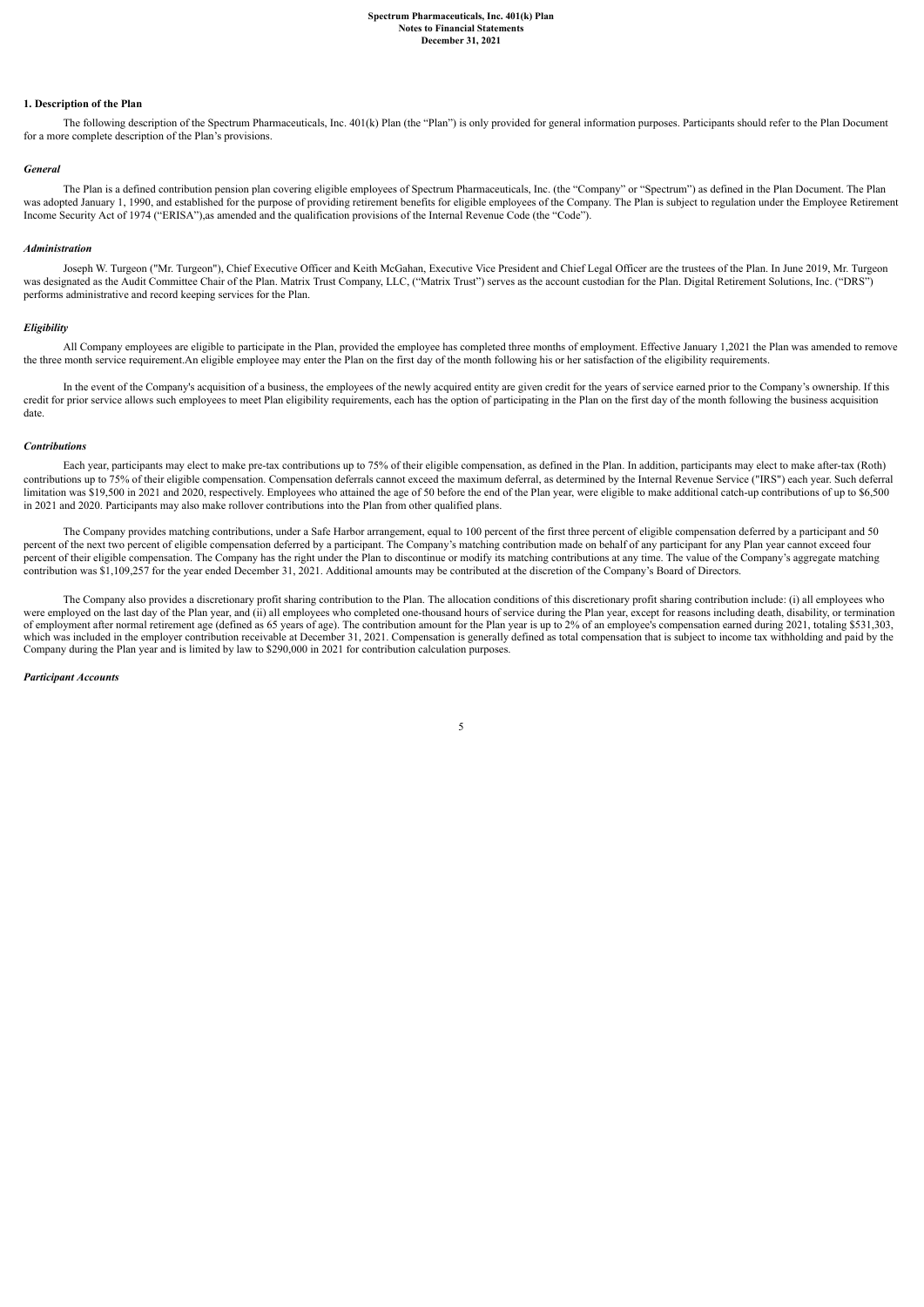DRS maintains an account in the name of each participant. Each eligible participant's account is credited with (a) the participant's contributions, (b) the Company's Safe Harbor matching contributions and discretionary profit sharing contributions, and (c) an allocation of interest, dividends and any change in the market value of the various investment funds. Each eligible participant's account is charged with any withdrawals or distributions requested by the participant and an allocation of administrative expenses, if applicable. Allocations are based on the ratio that each participant's account balance in the fund bears to the total account balances of all participants in the respective fund.

#### *Investment Options*

Participants direct the investment of their contributions and any subsequent changes made to the Company's Safe Harbor matching and discretionary profit sharing contributions into various investment options offered by the Plan. These options include numerous registered investment companies and a common/collective trust. Participants may change their investment elections at any time for both existing account balances and future contributions.

#### *Vesting*

*Safe Harbor Contributions*: Participant contributions and Company Safe Harbor matching contributions are fully vested when made.

*Profit Sharing Contributions*: The "vested percentage" in the employees account attributable to discretionary profit sharing contributions is determined under the below schedule. Employees are 100% vested in the discretionary profit sharing contributions if the employee is employed on or after the normal retirement age or if the employee dies or becomes disabled.

| <b>Vesting Schedule Profit Sharing Contributions</b> |                 |  |  |  |
|------------------------------------------------------|-----------------|--|--|--|
| <b>Years of Service</b>                              | Percentage      |  |  |  |
| Less than 2 years                                    | $- \frac{9}{6}$ |  |  |  |
| 2 years                                              | 20 %            |  |  |  |
| 3 years                                              | 40 %            |  |  |  |
| 4 years                                              | 60 %            |  |  |  |
| 5 years                                              | 80 %            |  |  |  |
| 6 years                                              | 100 %           |  |  |  |

#### *Distributions and Payments of Benefits*

On termination of service due to death, disability, retirement, or other reasons, a participant may receive the value of the vested interest in his or her account as a lump-sum distribution, or as directed by the participant in accordance with the Plan's provisions. The Plan also permits in-service withdrawals for participants attaining certain age requirements and distributions for hardships, as defined in the Plan Document.

#### *Forfeitures*

Although participant contributions and the Company's Safe Harbor matching contributions are fully vested at all times, forfeitures could result from the Company's discretionary profit sharing contributions and certain excess matching contributions. Excess Company matching contributions results in a credit to the Plan and are held in a separate account for the payment of Plan administrative expenses or allowed Company contributions. During the year ended December 31, 2021, \$34,254 was used to pay advisor fees. At December 31, 2021 and 2020, there was \$4,327 and \$5,263, respectively, held in this account.

#### *Investment Management Fees and Operating Expenses*

Investment management fees and operating expenses charged to the Plan for investments in the various funds are deducted from the income earned on a daily basis and are reflected as a component of the net appreciation in the fair value of investments. Effective January 1, 2015, an ERISA Investment Advisory Agreement was entered into whereby rebates from certain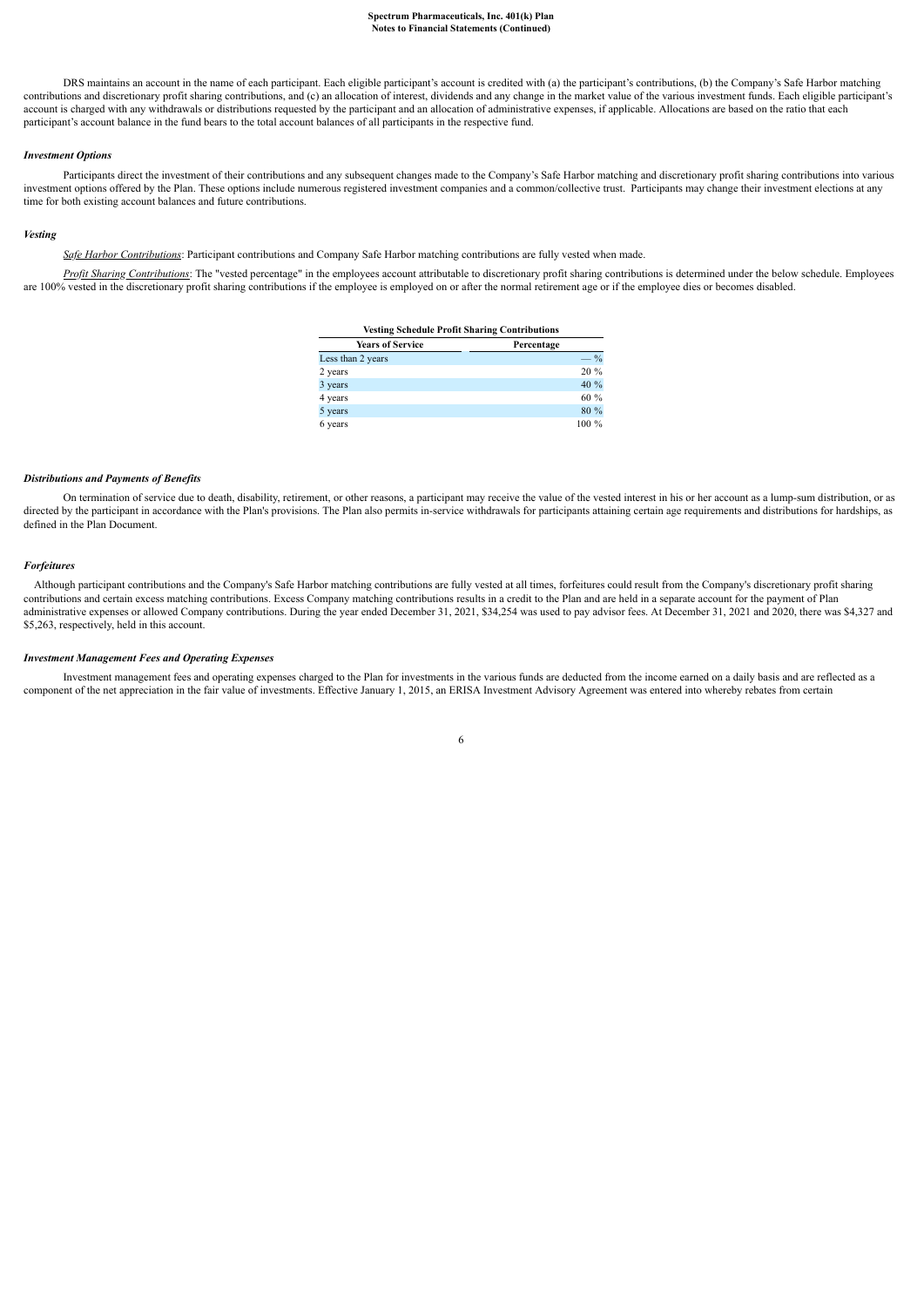fund investments are deposited into a separate account to be used to pay investment advisory fees and other revenue sharing is credited to the Plan to offset administrative expenses. Such amounts are reported in administrative expenses, rather than in net appreciation in fair value of investments. As of December 31, 2021 and 2020, there was \$470 and \$304, respectively in Plan assets designated to pay Plan investment advisory fees.

#### *Administrative Expenses*

The compensation or fees of accountants, counsel and other specialists and any other costs of administering the Plan are generally paid by the Company (see *Note 4*). As discussed above, beginning in 2015, there was a change in the reporting of certain investment advisory expenses in the financial statements. Administrative expenses that are not paid by the Company are paid by the Plan. Administrative expenses for the year ended December 31, 2021 paid by the Plan were \$58,770 and are included in administrative expenses in the Plan's financial statements.

#### *Plan Termination*

Although it has not expressed any intent to do so, the Company has the right under the Plan to discontinue its contributions at any time and to terminate the Plan, subject to the provisions of ERISA. In the event of Plan termination, any unvested amounts of Plan participants would become fully vested.

#### *Notes Receivable from Participants*

Loans to participants are secured by the participant's account balance and may not exceed the lesser of 50% of the participant's account balance or \$50,000 in the aggregate for any individual participant. Loans bear interest at fixed annual rates, as determined by the Plan trustees, that are the prime interest rate plus two percent on the date the loan is processed. At December 31, 2021 and 2020, the annual interest rate of all loans outstanding was between 5.25% and 7.5%. Principal and interest are paid ratably through payroll deductions over a term not to exceed five years, unless the loan qualifies as a home loan, in which case the term may not exceed 15 years. A participant applying for a loan through the Plan will be charged a \$100 loan application fee. The loan application fee is nonrefundable and is used to offset the administrative expenses associated with the loan.

## **2. Summary of Significant Accounting Policies**

#### *Basis of Accounting*

The Plan's financial statements are prepared on the accrual basis, in conformity with generally accepted accounting principles in the United States of America ("U.S. GAAP").

#### *Use of Estimates*

The preparation of financial statements in conformity with U.S. GAAP requires management to make estimates and assumptions that affect the reported amounts of assets and liabilities and changes therein, and disclosure of contingent assets and liabilities at the date of the financial statements. Actual results could differ from those estimates.

#### *Investment Valuation and Income Recognition*

The Plan's investments are stated at fair value. See *Note 3* for discussion of fair value measurements.

Purchases and sales of securities are recorded on a trade date basis, dividends are recorded on the record date and interest income is recorded on the accrual basis. Net appreciation in fair value of investments includes the Plan's realized/unrealized gains and losses on investments purchased, sold, and held during the year.

#### *Notes Receivable from Participants*

Notes receivable from participants are measured at their unpaid principal balance plus any accrued but unpaid interest. Delinquent participant loans are reclassified as distributions based upon the terms of the Plan document.

7

#### *Payment of Benefits*

Benefit payments to participants are recorded when paid.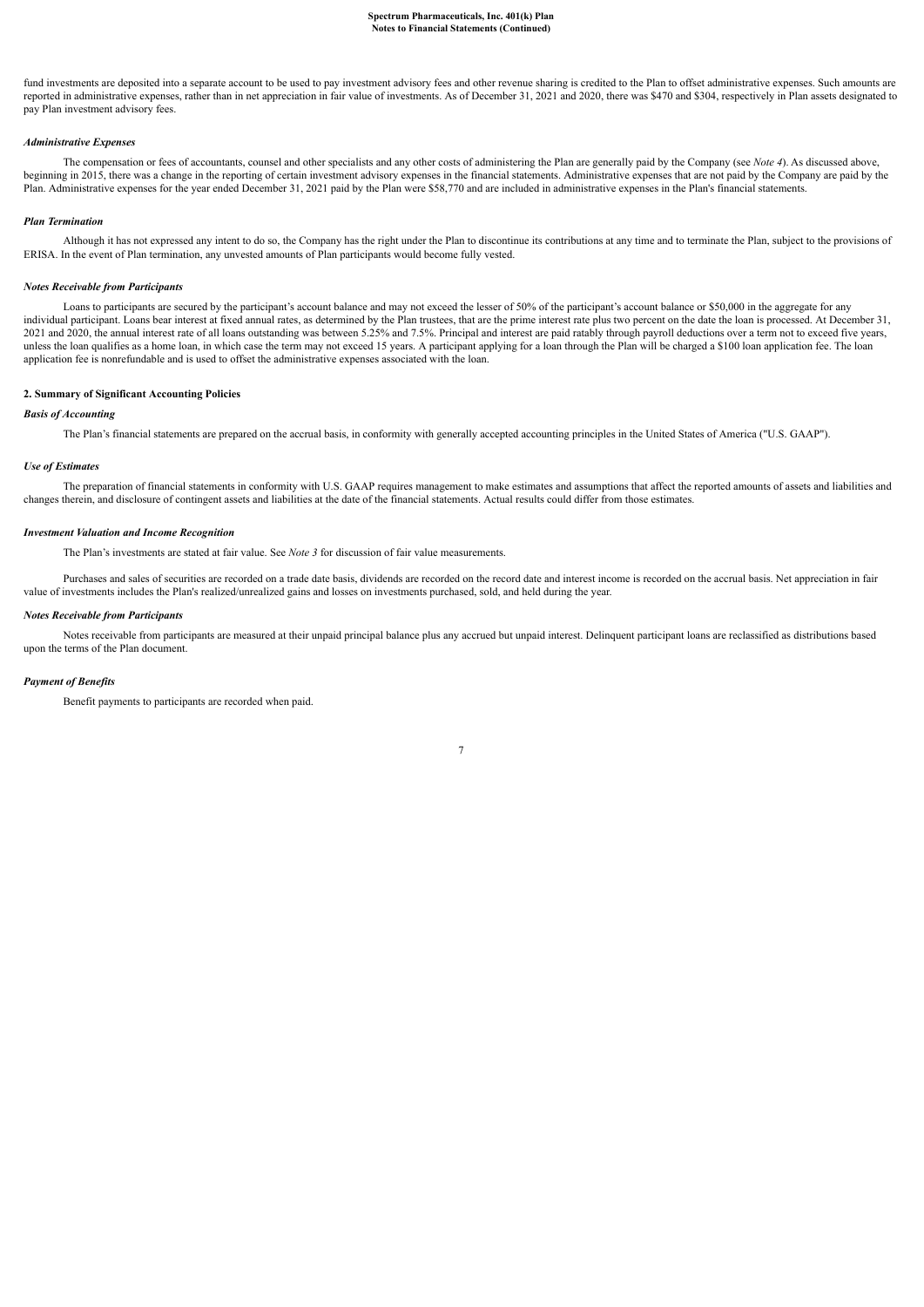#### *Contributions*

Contributions made by participants and the Company are recorded on an accrual basis. Contributions are recognized during the period in which the related compensation was paid.

#### *Administrative Expenses*

The Company pays for certain administrative expenses for the Plan (see *Note 4*). Only expenses paid by the Plan are reflected in the Plan's financial statements.

#### **3. Fair Value Measurements**

Financial Accounting Standards Board ("FASB") Accounting Standards Codification ("ASC") Topic 820, Fair Value Measurements and Disclosures, provides the framework for measuring fair value. That framework provides a fair value hierarchy that prioritizes the inputs to valuation techniques used to measure fair value. The hierarchy gives the highest priority to unadjusted quoted prices in active markets for identical assets or liabilities (Level 1 measurements) and the lowest priority to unobservable inputs (Level 3 measurements). The three levels of the fair value hierarchy under *ASC Topic 820* are described as follows:

- Level 1: Quoted prices in active markets for identical assets or liabilities.
- Level 2: Quoted prices for similar assets and liabilities in active markets or inputs that are observable for the asset or liability, either directly or indirectly through market corroboration, for substantially the full term of the financial instrument.
	- Level 3: Unobservable inputs that are supported by little or no market activity and that are significant to the fair value of the assets or liabilities.

The Plan uses appropriate valuation techniques based on the available inputs to measure the fair value of their investments. When available, the Plan measures fair value using Level 1 inputs because they generally provide the most reliable evidence of fair value. Level 3 inputs are only used when Level 1 or Level 2 inputs are not available. The Plan has no investments that are classified as Level 2 or Level 3 as of December 31, 2021 or 2020.

The registered investment companies are valued at the net asset value ("NAV") of shares held by the Plan at year-end, based upon quoted market prices. Registered investment companies held by the Plan are open-end mutual funds that are registered with the Securities and Exchange Commission. These funds are required to publish their daily NAV and to transact at that price. The registered investment companies held by the Plan are deemed to be actively traded.

The common/collective trust is valued at NAV. The NAV, as provided by the trustee, is used as a practical expedient to estimate fair value. The NAV is based on the fair value of the underlying investments held by the fund less its liabilities. This practical expedient is not used when it is determined to be probable that the fund will sell the investment for an amount different than the reported NAV. Participant transactions (purchases and sales) may occur daily. Were the Plan to initiate a full redemption of the common/collective trust, the investment advisor reserves the right to temporarily delay withdrawal from the trust in order to ensure that securities liquidations will be carried out in an orderly business manner. A full redemption of the Plan's interest in the Wells Fargo Stable Return Fund M requires a twelve-month notice period. The common/collective trust held by the Plan files an annual return on Form 5500 as a direct filing entity.

The Spectrum Pharmaceuticals Unitized Stock Fund (the Fund) consists of the Company's common stock and short-term cash, which provides liquidity for daily trading. The Company's common stock is valued at the quoted market price from a national securities exchange and the short-term cash investments are held in a money market mutual fund and are valued at fair value based on the NAV per share. A market-based NAV per share is calculated for the Fund periodically, and is the basis for participant transactions. The Fund is valued using the calculated NAV as a practical expedient to estimate fair value.

The preceding methods described may produce a fair value calculation that may not be indicative of net realizable value or reflective of future fair values. Furthermore, although the Plan believes the valuation methods are appropriate and consistent with other market participants, the use of different methodologies or assumptions to determine the fair value of certain financial instruments could result in a different fair value measurement at the reporting date. There have been no changes to the methodologies used at December 31, 2021 or 2020.

8

The following tables represent the Plan's fair value hierarchy for its investments as of December 31, 2021 and 2020: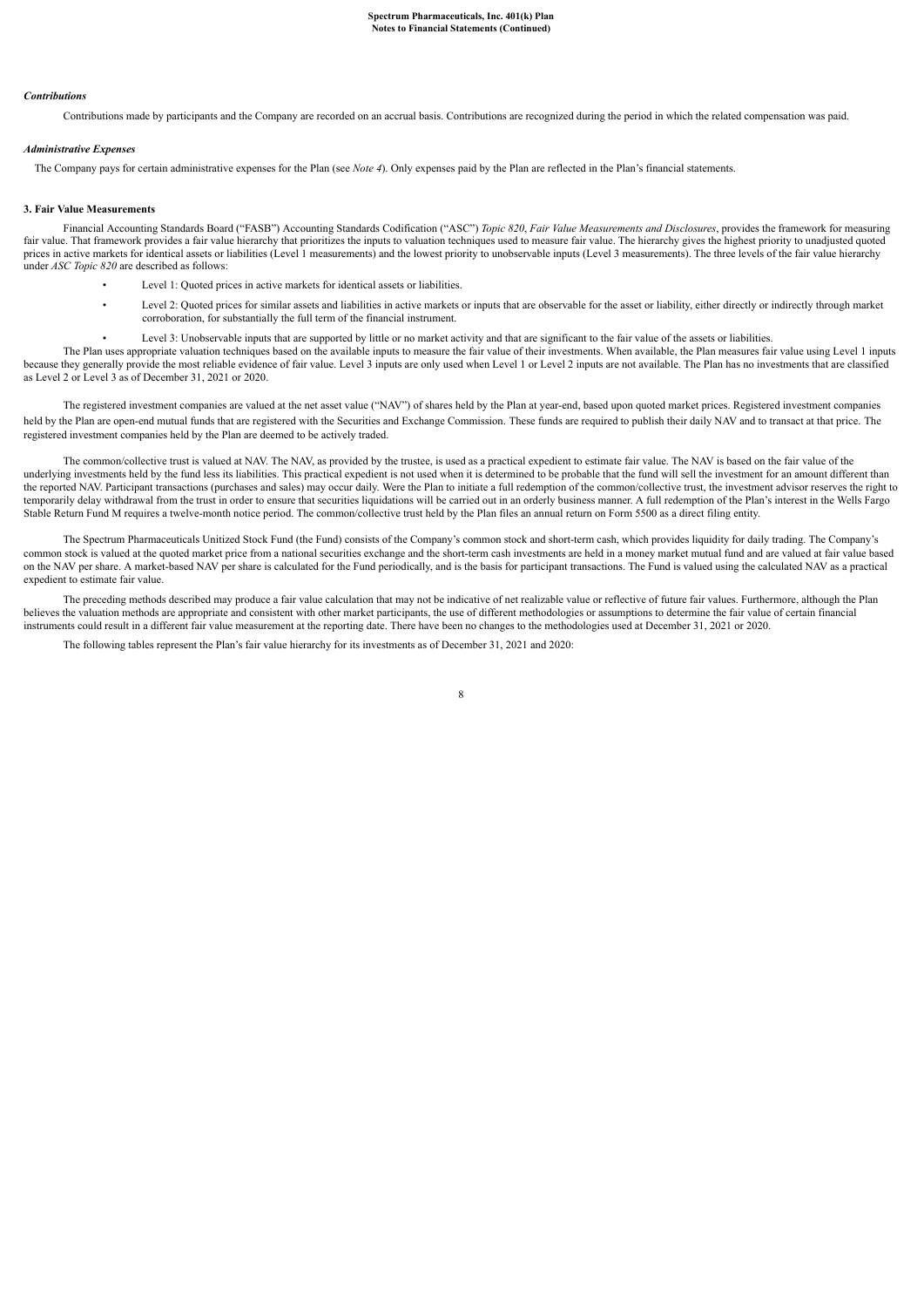|                                                             | Fair Value Measurements as of December 31, 2021 |            |         |  |                |   |  |              |
|-------------------------------------------------------------|-------------------------------------------------|------------|---------|--|----------------|---|--|--------------|
| <b>Investment Category</b>                                  |                                                 | Level 1    | Level 2 |  | <b>Level 3</b> |   |  | <b>Total</b> |
| Total registered investment companies                       |                                                 | 21,289,799 |         |  |                | – |  | 21,289,799   |
|                                                             |                                                 |            |         |  |                |   |  |              |
| Common/collective trust measured at $NAV^{(1)}$             |                                                 |            |         |  |                |   |  | 1,514,636    |
| Spectrum Pharmaceuticals Unitized Stock Fund <sup>(1)</sup> |                                                 |            |         |  |                |   |  | 648,902      |
| Total assets at fair value                                  |                                                 |            |         |  |                |   |  | 23,453,337   |
|                                                             |                                                 |            |         |  |                |   |  |              |
|                                                             | Fair Value Measurements as of December 31, 2020 |            |         |  |                |   |  |              |
| <b>Investment Category</b>                                  | Level 1                                         |            | Level 2 |  | Level 3        |   |  | Total        |
| Total registered investment companies                       |                                                 | 16,815,141 |         |  |                |   |  | 16,815,141   |
|                                                             |                                                 |            |         |  |                |   |  |              |
| Common/collective trust measured at $NAV^{(1)}$             |                                                 |            |         |  |                |   |  | 1,350,867    |
| Spectrum Pharmaceuticals Unitized Stock Fund <sup>(1)</sup> |                                                 |            |         |  |                |   |  | 1,785,665    |
| Total assets at fair value                                  |                                                 |            |         |  |                |   |  | 19,951,673   |

(1) Certain investments that are measured at fair value using NAV per share/unit (or its equivalent) practical expedient have not been classified in the fair value hierarchy. The fair value amounts presented in this table intended to permit reconciliation of the fair value hierarchy to the amounts presented in the statement of net assets available for benefits.

#### **4. Related Party and Party-In-Interest Transactions**

The Plan allows for transactions with certain parties who may perform services or have fiduciary responsibilities to the Plan. At December 31, 2021 and 2020, Plan investments include 471,173 and 476,422 shares of common stock of Spectrum, respectively, the Plan's sponsor. The fair value of these shares was \$598,390 and \$1,624,599, at December 31, 2021 and 2020, respectively. The Plan issues loans to participants, which are secured by the vested balances in the participant's account. The Company paid certain administrative expenses on behalf of the Plan, which totaled \$31,124 relating to the year ended December 31, 2021. Such transactions all qualify as exempt party-in-interest transactions under the provisions of ERISA.

#### **5. Concentration, Market and Credit Risk**

The Plan provides for various investment options. Investments are exposed to various risks, such as interest rate, market and credit risk. Due to the level of risk associated with certain investment securities, it is possible that changes in the values of investment securities will occur in the near term and that such changes could materially affect participants' account balances and the amount reported in the Statements of Net Assets Available for Benefits. As of December 31, 2021 and 2020, Spectrum's stock price closed at \$1.27 and \$3.41, respectively.

On March 10, 2022, the Company received notice from The NASDAQ Stock Market ("Nasdaq") that, because the closing bid price for the Company's common stock has fallen below \$1.00 per share for 30 consecutive business days, the Company no longer complies with the minimum bid price requirement for continued listing on the Nasdaq Global Market.

Nasdaq's notice has no immediate effect on the listing of the Company's common stock on the Nasdaq Global Market. Pursuant to Nasdaq Marketplace Rule 5810(c)(3)(A), the Company has been provided an initial compliance period of 180 calendar days, or until September 6, 2022, to regain compliance with the minimum bid price requirement. To regain compliance, the closing bid price of the Company's common stock must meet or exceed \$1.00 per share for a minimum of 10 consecutive business days prior to September 6, 2022.

If the Company does not regain compliance by September 6, 2022, the Company may be eligible for an additional grace period if it applies to transfer the listing of its common stock to the Nasdaq Capital Market. To qualify, the Company would be required to meet the continued listing requirement for market value of publicly held shares and all other initial listing standards for the Nasdaq Capital Market, with the exception of the minimum bid price requirement, and provide written notice of its intention to cure the minimum bid price deficiency during the second compliance period by effecting a reverse stock split if necessary. If the Nasdaq staff determines that the Company will not be able to cure the deficiency, or if the Company is otherwise not eligible for such additional compliance period, Nasdaq will provide notice that the Company's common stock will be subject to delisting. The

 $\overline{9}$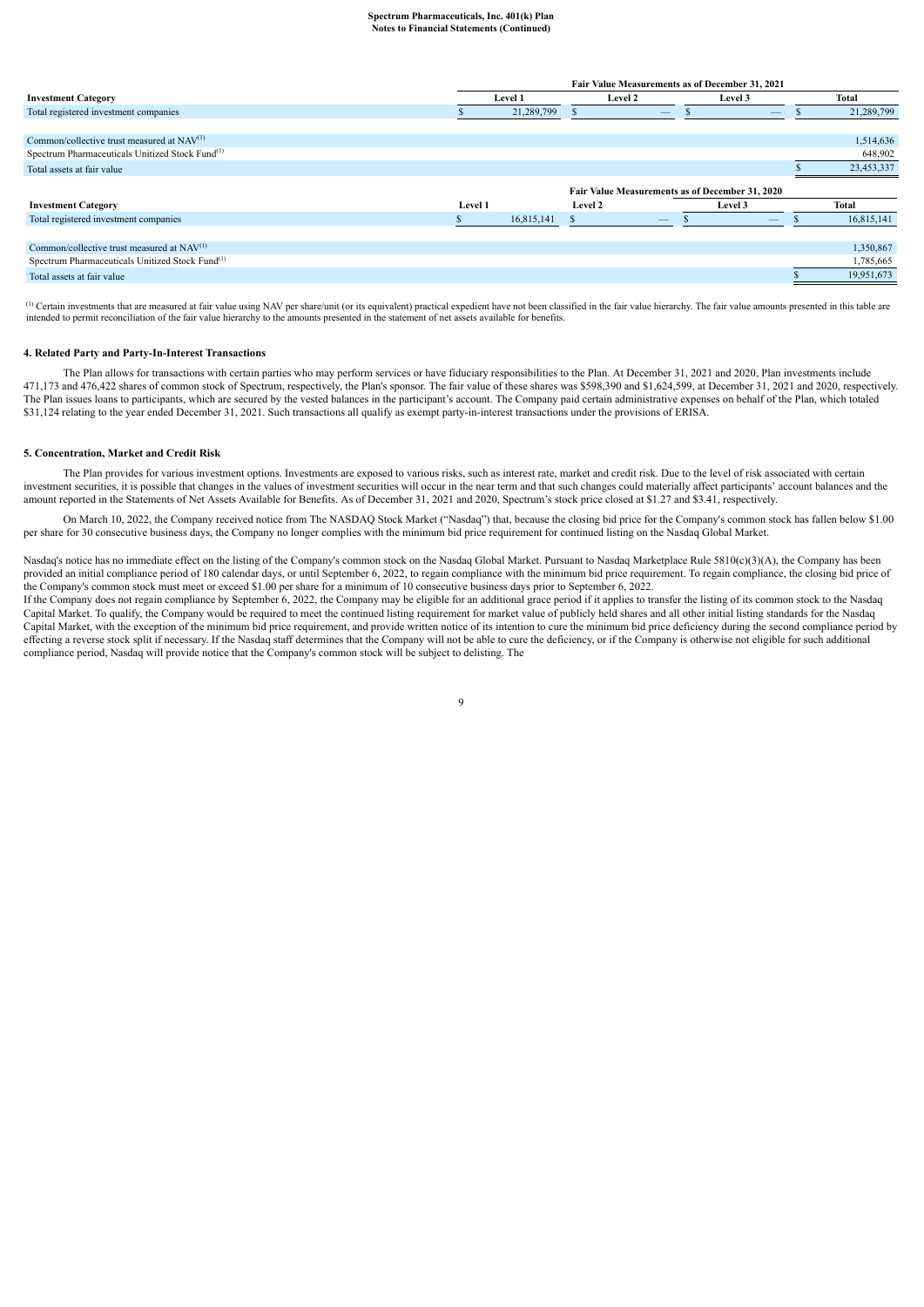Company would have the right to appeal a determination to delist its common stock, and the common stock would remain listed on the Nasdaq Global Market until the completion of the appeal process.

#### **6. Tax Status of the Plan**

The Plan adopted a volume submitter plan document sponsored by DRS. DRS received an advisory letter from the IRS, dated June 30, 2020, which states that the volume submitter document satisfies the applicable provisions of the IRC. The Plan itself has not received a determination letter from the IRS. However, the Plan Administrator and the Plan's tax counsel believe that the Plan is currently designed and being operated in compliance with the applicable requirements of the IRC. Therefore, no provision for income taxes has been included in the Plan's financial statements.

U.S. GAAP requires Plan management to evaluate tax positions taken by the Plan and recognize a tax liability (or asset) if the organization has taken an uncertain position that more likely than not would not be sustained upon examination by the IRS. The Plan administrator has analyzed the tax positions taken by the Plan, and has concluded that as of December 31, 2021 and 2020, there are no uncertain positions taken or expected to be taken that would require recognition of a liability (or asset) or disclosure in the financial statements. The Plan is subject to routine audits by taxing jurisdictions; however, there are currently no audits for any tax periods in progress.

#### **7. Subsequent Events**

On January 5, 2022, the Plan Sponsor, Spectrum Pharmaceuticals,Inc., finalized an agreement to restructure the workforce by 30%, which resulted in a partial plan termination. As a result, the affected participants were determined to be 100% vested in their accounts not withstanding their credited services.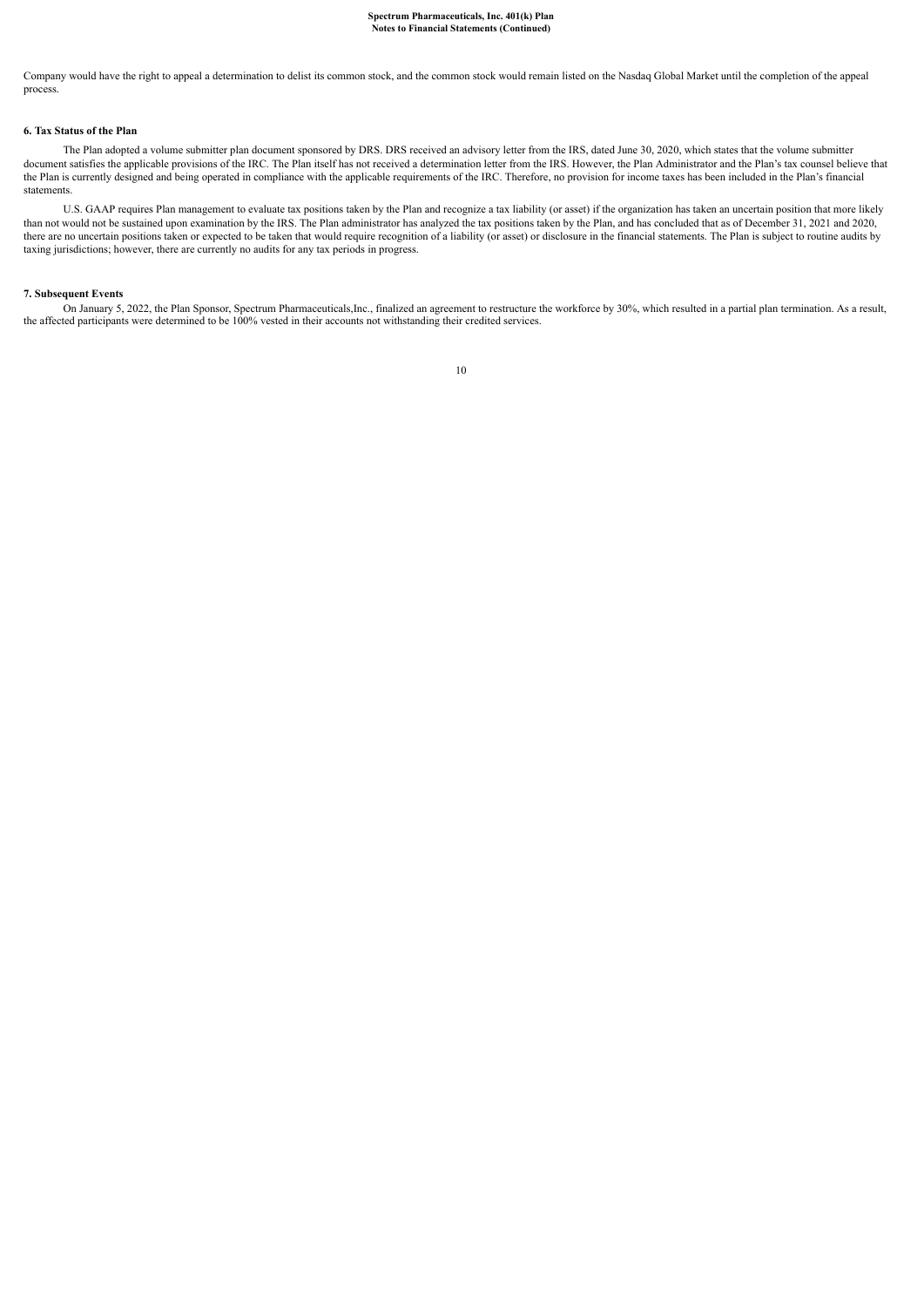## **Spectrum Pharmaceuticals, Inc. 401(k) Plan EIN: 93-0979187, PN: 001 Supplementary Information**

# **Schedule H, Part IV, Line 4i Schedule of Assets (Held at End of Year) As of December 31, 2021**

<span id="page-11-0"></span>

| <b>Identity of Issuer</b>           | <b>Description of Investment</b>                                             | <b>Type of Investment</b> | <b>Current Value</b>   |
|-------------------------------------|------------------------------------------------------------------------------|---------------------------|------------------------|
| Capital Research and Management Co. | American Funds New World R5                                                  | <b>RIC</b>                | $\mathbf S$<br>523,996 |
| <b>Energy Select Sector SPDR</b>    | Energy Select Sector SPDR ETF                                                | <b>RIC</b>                | 160,643                |
| Federated Government Obligations    | Federated Government Obligations IC                                          | <b>RIC</b>                | 408,365                |
| <b>Fidelity Investments</b>         | <b>Fidelity Advisor Balanced</b>                                             | <b>RIC</b>                | 1,276,876              |
| <b>Fidelity Investments</b>         | Fidelity Advisor Investment Grade                                            | <b>RIC</b>                | 645,560                |
| <b>Fidelity Investments</b>         | Fidelity Advisor Worldwide                                                   | <b>RIC</b>                | 1,046,819              |
| <b>Fidelity Investments</b>         | Fidelity Real Estate Investment                                              | <b>RIC</b>                | 212,699                |
| <b>Fidelity Investments</b>         | Fidelity Select Health Care Portfolio                                        | <b>RIC</b>                | 821,782                |
| <b>Fidelity Investments</b>         | Fidelity Select Software & Comp Port                                         | <b>RIC</b>                | 2,981,685              |
| <b>Fidelity Investments</b>         | Fidelity Telecom and Utilities                                               | <b>RIC</b>                | 45,252                 |
| <b>Hartford Funds</b>               | Hartford International Growth                                                | <b>RIC</b>                | 506,301                |
| Janus Mutual Funds                  | Janus Enterprise Fund                                                        | <b>RIC</b>                | 1,242,805              |
| J.P. Morgan Funds                   | JP Morgan Large Cap Growth                                                   | <b>RIC</b>                | 92,400                 |
| J.P. Morgan Funds                   | JP Morgan Small Cap Core                                                     | <b>RIC</b>                | 642,781                |
| J.P. Morgan Funds                   | JP Morgan Smart Retirement 2020                                              | <b>RIC</b>                | 167,323                |
| J.P. Morgan Funds                   | JP Morgan Smart Retirement 2025                                              | <b>RIC</b>                | 286,750                |
| J.P. Morgan Funds                   | JP Morgan Smart Retirement 2030                                              | <b>RIC</b>                | 477,791                |
| J.P. Morgan Funds                   | JP Morgan Smart Retirement 2035                                              | <b>RIC</b>                | 451,945                |
| J.P. Morgan Funds                   | JP Morgan Smart Retirement 2040                                              | <b>RIC</b>                | 782,921                |
| J.P. Morgan Funds                   | JP Morgan Smart Retirement 2045                                              | <b>RIC</b>                | 465,894                |
| J.P. Morgan Funds                   | JP Morgan Smart Retirement 2050                                              | <b>RIC</b>                | 258,713                |
| J.P. Morgan Funds                   | JP Morgan Smart Retirement 2055                                              | <b>RIC</b>                | 234,154                |
| J.P. Morgan Funds                   | JP Morgan Smart Retirement Income                                            | <b>RIC</b>                | 45,807                 |
| MFS Investment Management           | MFS Core Equity Fund                                                         | <b>RIC</b>                | 1,767,282              |
| Prudential Financial                | Prudential Global Total Return                                               | <b>RIC</b>                | 109,617                |
| <b>Putnam Investments</b>           | Putnam Equity Income                                                         | <b>RIC</b>                | 482,606                |
| <b>State Street Global Advisors</b> | <b>SPDR Gold Shares</b>                                                      | <b>RIC</b>                | 133,810                |
| <b>State Street Global Advisors</b> | <b>SPDR S&amp;P 500</b>                                                      | <b>RIC</b>                | 2,055,412              |
| T. Rowe Price Associates, Inc.      | T. Rowe Price Emerging Markets Bond                                          | <b>RIC</b>                | 262,156                |
| Vanguard Group, Inc.                | Vanguard Long Term Investment Grade                                          | <b>RIC</b>                | 788,284                |
| Vanguard Group, Inc.                | Vanguard Stock Market Index                                                  | <b>RIC</b>                | 1,060,810              |
| Wells Fargo Advisors                | Wells Fargo Precious Metals                                                  | <b>RIC</b>                | 183,132                |
| Wells Fargo Advisors                | Wells Fargo Special Mid Cap Value                                            | <b>RIC</b>                | 667,428                |
| Wells Fargo Bank, N/A               | Wells Fargo Stable Value Fund M                                              | <b>CCT</b>                | 1,514,636              |
| Spectrum Pharmaceuticals, Inc.*     | Spectrum Pharmaceuticals Unitized Stock Fund                                 | <b>SPCS</b>               | 648,902                |
|                                     | Total investments                                                            |                           | 23,453,337<br>S        |
| Participant Loans*                  | Participant Loans (maturing 2022 to 2036) at interest rates of 5.25% to 7.5% |                           | S<br>162,465           |

\* Indicates a party-in-interest to the Plan.

RIC - Registered investment company CCT - Common/collective trust

<span id="page-11-1"></span>SPCS - Spectrum Pharmaceuticals Unitized Stock Fund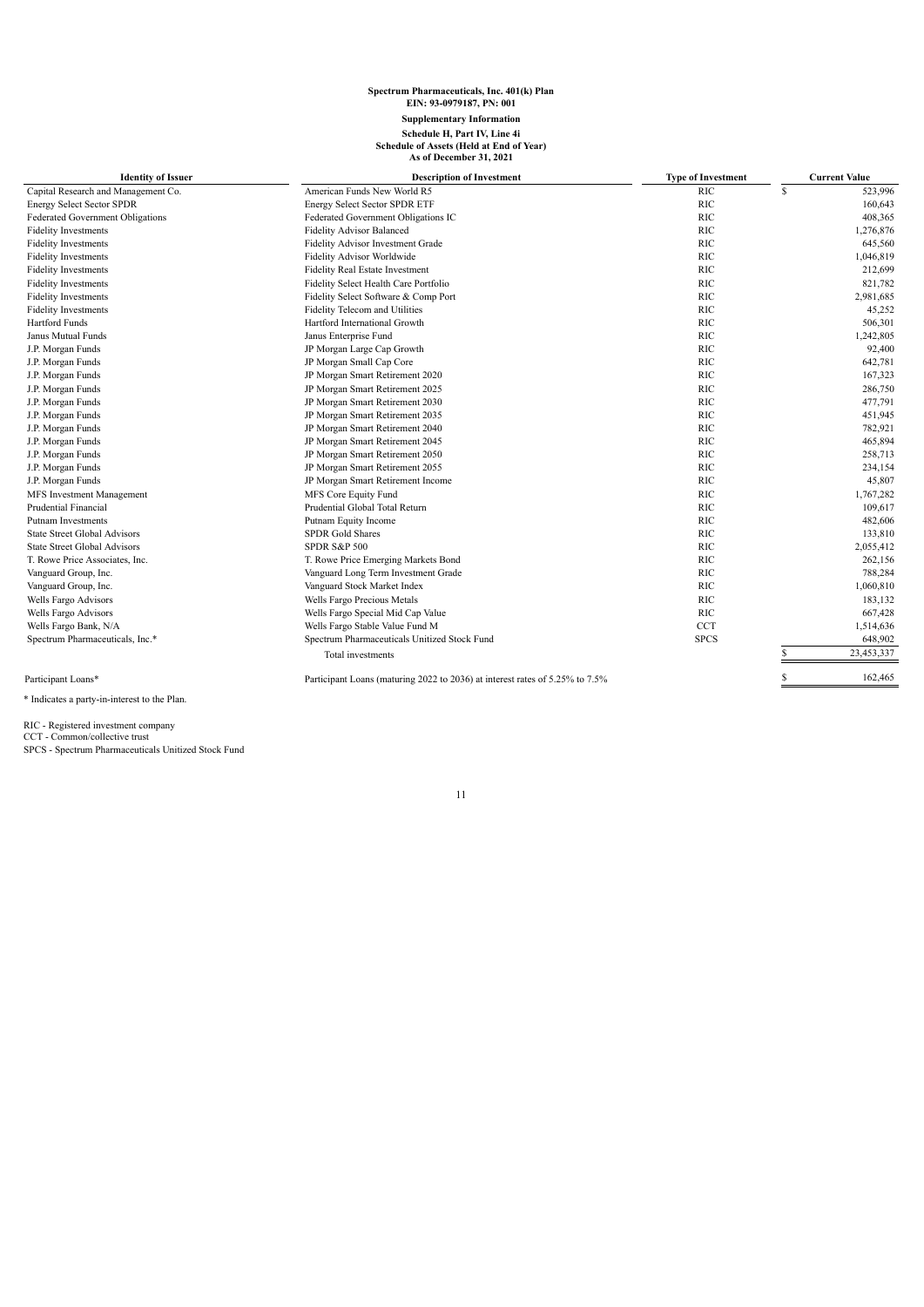## **SIGNATURE**

Pursuant to the requirements of the Securities Exchange Act of 1934, the members of the Fiduciary Retirement Committee of the Plan have duly caused this annual report to be signed on its behalf by the undersigned hereunto

## SPECTRUM PHARMACEUTICALS, INC.

<span id="page-12-0"></span>Date: June 23, 2022 By: /s/ Thomas J. Riga

President and Chief Executive Officer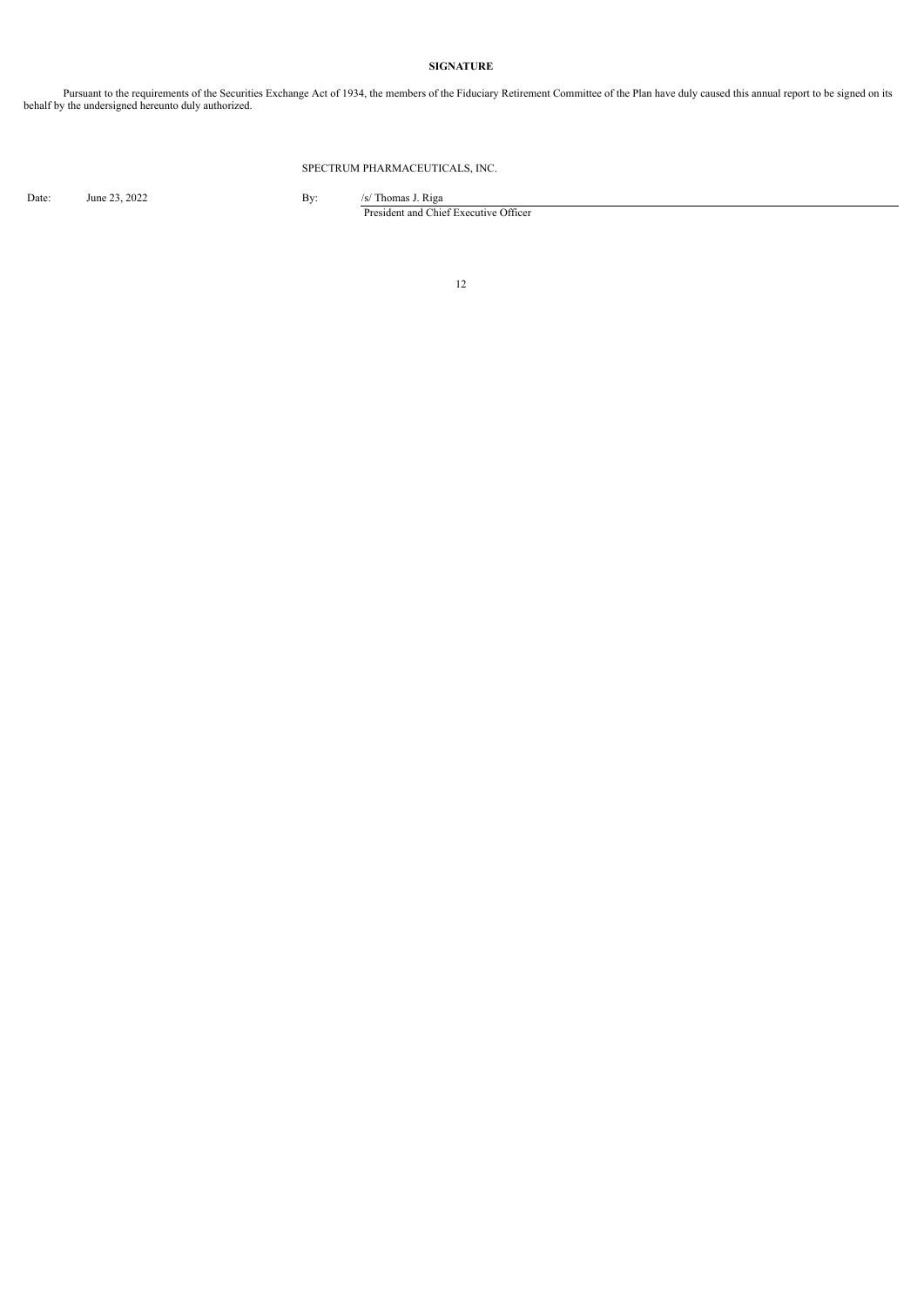**Exhibit Number**<br>23.1

# **EXHIBIT INDEX**  $\underline{\text{Exhibit Title}}$  Consent of Independent Registered Public Accounting Firm, RubinBrown LLP